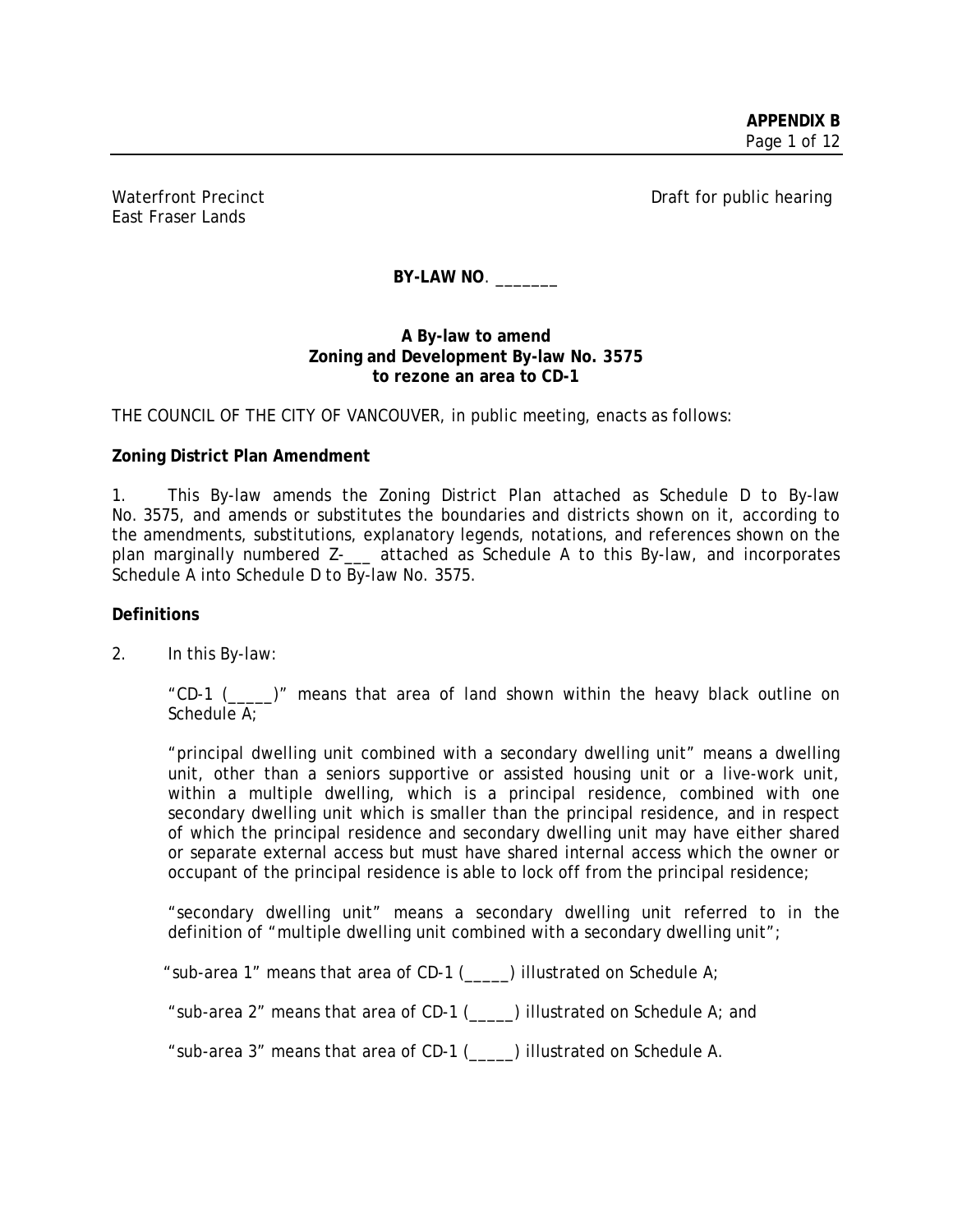**Uses** 

3.1 Subject to Council approval of the form of development, to all conditions, guidelines and policies adopted by Council, and to the conditions set out in this By-law or in a development permit, the only uses permitted within CD-1 (\_\_\_) and the only uses for which the Director of Planning or Development Permit Board will issue development permits are those uses which this Section 3 lists.

- 3.2 Uses permissible in CD-1 (\_\_\_\_\_) are:
	- (a) Dwelling Uses, limited to:
		- (i) Multiple Dwelling,
		- (ii) Multiple Dwelling Unit combined with a Secondary Dwelling Unit,
		- (iii) Seniors Supportive or Assisted Housing, and
		- (iv) Dwelling Units in conjunction with any use listed in this section 3.2;
	- (b) Accessory Uses customarily ancillary to the uses listed in this section 3.2; and
	- (c) Interim Uses not listed in sections 3.2, 3.3, 3.4, or 3.5, and accessory uses customarily ancillary to them, if:
		- (i) the Director of Planning or Development Permit Board considers that the interim use will be compatible with and not adversely affect adjacent development that either exists or that this By-law allows,
		- (ii) the Director of Planning or Development Permit Board is satisfied that the interim use is easily removable and is of low intensity or low in capital investment,
		- (iii) the Director of Planning or Development Permit Board is satisfied that there is no risk to the public from contaminated soils either on or adjacent to CD-1 (),
		- (iv) the Director of Planning or Development Permit Board approves the location of the interim use, and
		- (v) any development permit for an interim use has a time limit of three years.

3.3 In addition to the uses set out in section 3.2, uses permissible in sub-area 1 include only: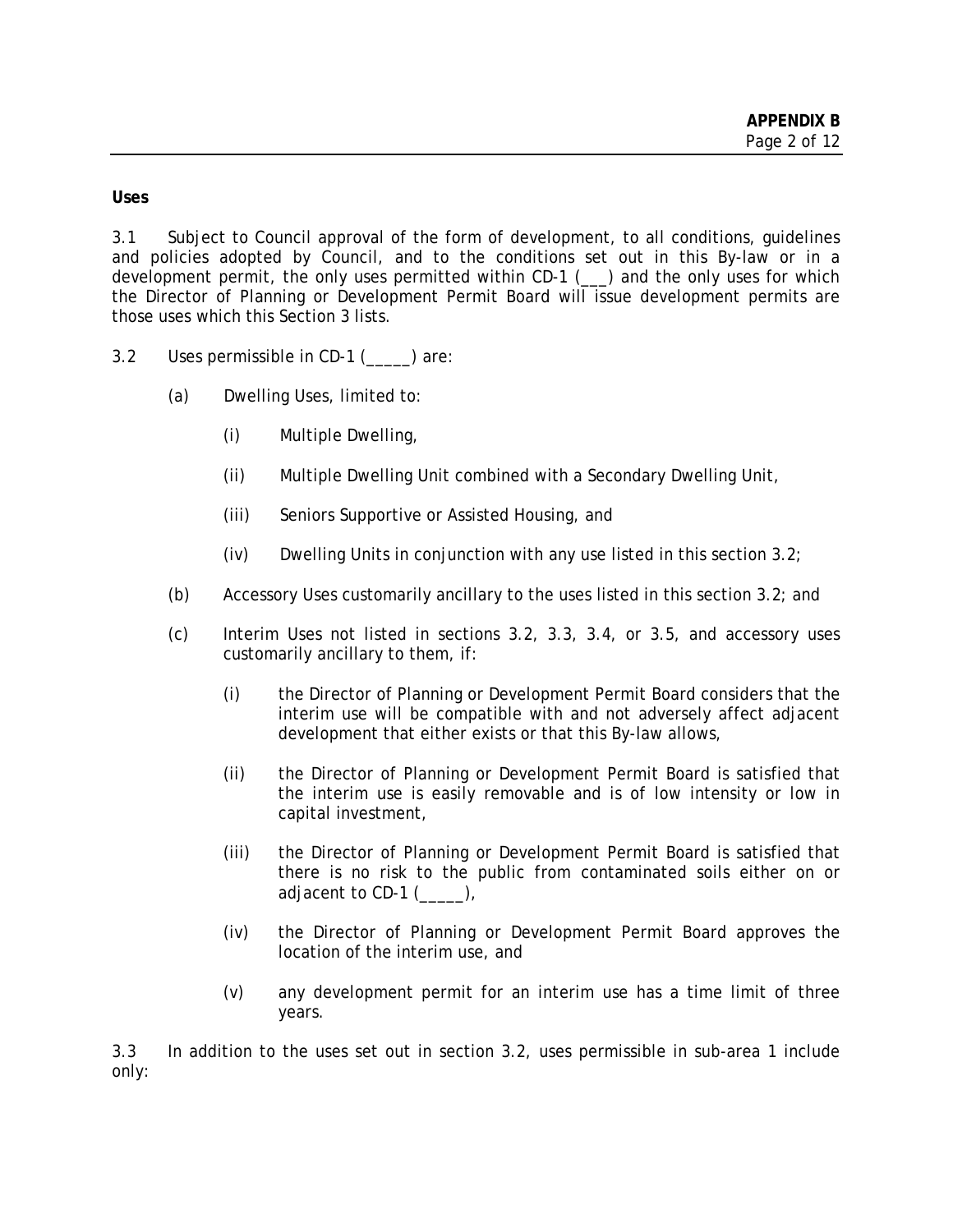- (a) Cultural and Recreational Uses, limited to Artist Studio Class A, Community Centre or Neighbourhood House, Fitness Centre, Library, Museum or Archives, Personal Training Centre, and Theatre;
- (b) Institutional Uses, limited to Child Day Care Facility and Social Service Centre;
- (c) Live-Work Uses;
- (d) Office Uses;
- (e) Retail Uses, not including Adult Retail Store, Gasoline Station Full Service, Gasoline Station – Split Island, Pawn Shop, and Vehicle Dealer; and
- (f) Service Uses, limited to Animal Clinic, Barber Shop or Beauty Salon, Beauty and Wellness Centre, Cabaret, Catering Establishment, Laundromat or Dry Cleaning Establishment, Neighbourhood Public House, Photofinishing or Photography Studio, Print Shop, Production or Rehearsal Studio, Repair Shop – Class B, Restaurant, School – Arts or Self-Improvement, School – Business, and School – Vocational or Trade; and
- (g) Accessory Uses customarily ancillary to the uses listed in this section 3.3.

3.4 In addition to the uses set out in section 3.2, uses permissible in sub-area 2 include only:

- (a) Cultural and Recreational Uses, limited to Artist Studio, Hall, Library, Museum or Archives, and Theatre;
- (b) Live-Work Use;
- (c) Manufacturing Uses, limited to Bakery Products Manufacturing, Brewery and Distilling, Clothing Manufacturing, Dairy Products Manufacturing, Jewellery Manufacturing, Leather Manufacturing, Textiles or Knit Goods Manufacturing, and Wood Products Manufacturing;
- (d) Office Uses;
- (e) Retail Uses, not including Adult Retail Store, Furniture or Appliance Store, Gasoline Station – Full Service, Gasoline Station – Split Island, Grocery or Drug Store, Pawnshop, Secondhand Store, and Vehicle Dealer;
- (f) Service Uses, limited to Neighbourhood Public House, Photofinishing or Photography Studio, Production or Rehearsal Studio, Restaurant, School – Arts or Self-Improvement; and
- (g) Accessory Uses customarily ancillary to the uses listed in this section 3.4.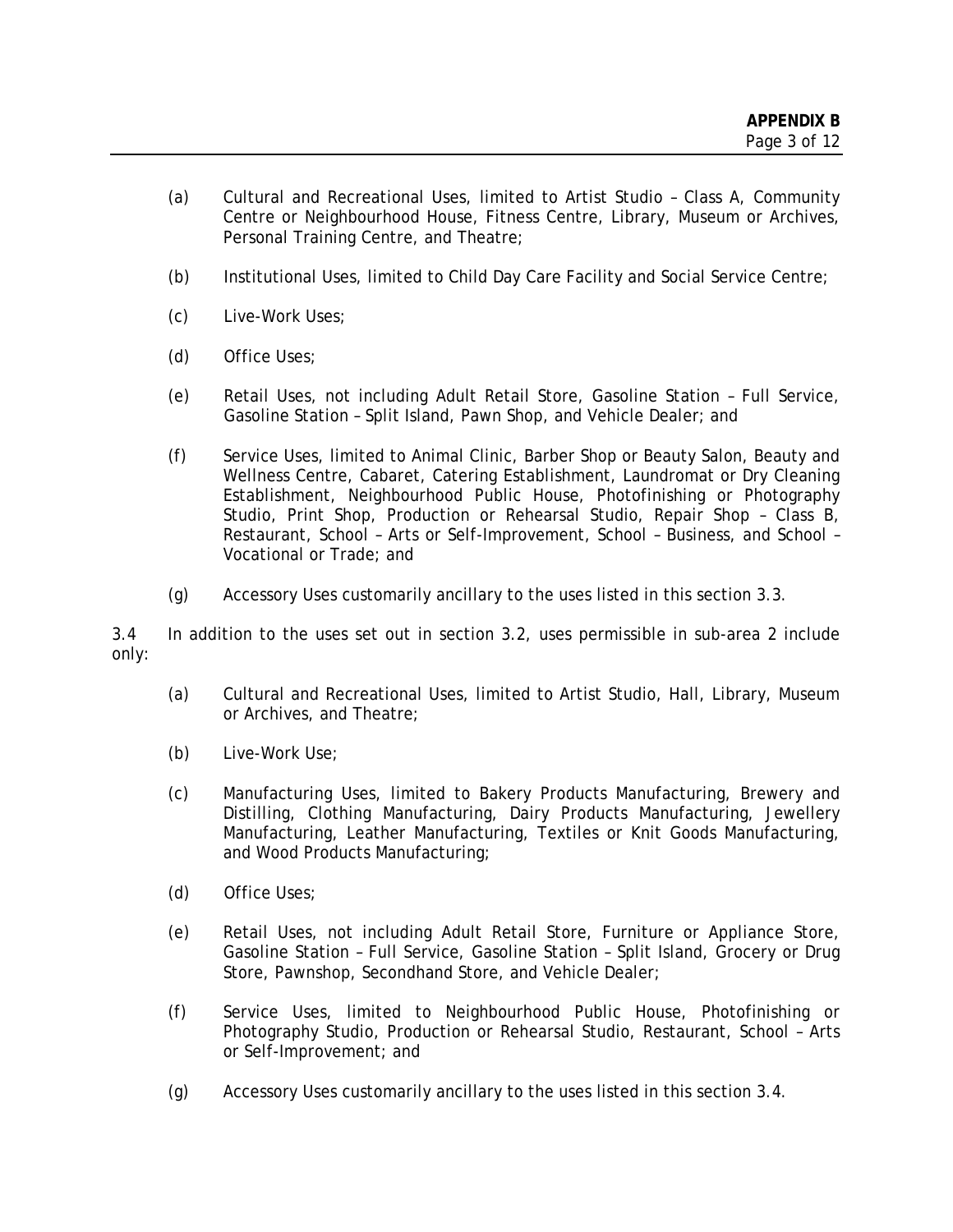3.5 Uses permissible in sub-area 3 include only the uses set out in section 3.2.

#### **Conditions of use**

- 4.1 The design and lay-out of at least 35% of the dwelling units must:
	- (a) be suitable for family housing;
	- (b) include two or more bedrooms; and
	- (c) comply with Council's "High Density Housing for Families with Children Guidelines".

4.2 At least 76 dwelling units, other than live-work units, must consist of affordable housing dwelling units designed to be affordable to persons who make up a core need household where such persons pay more than 30% of their combined gross annual income to rent an adequate and suitable rental unit, including utilities, to meet the basic housing needs of the household at an average market rate.

4.3 All 76 dwelling units referred to in section 4.2 must be for family housing as defined in the "High Density Housing for Families with Children Guidelines".

4.4 In sub-area 1, dwelling units and live-work units fronting on high street must be on the second or a higher floor of a building.

4.5 In sub-area 1, a personal training centre, school – arts or self-improvement, or office must be on the second or a higher floor of a building except that advertising, financial institution, health care, insurance, real estate, travel, and ticket agency offices may be at grade.

4.6 In sub-area 2:

- (a) dwelling units in the most westerly building must be on the second or a higher floor of the building; and
- (b) dwelling units in the most easterly building are not permissible.

4.7 In sub-area 2, the first storey of a building containing a manufacturing use, to a depth of 4.5 m from the front wall of the building and extending across its full width, must benefit pedestrian character to the satisfaction of the Director of Planning or Development Permit Board.

4.8 Any development permit issued for live-work uses must stipulate as permitted uses:

(a) dwelling units;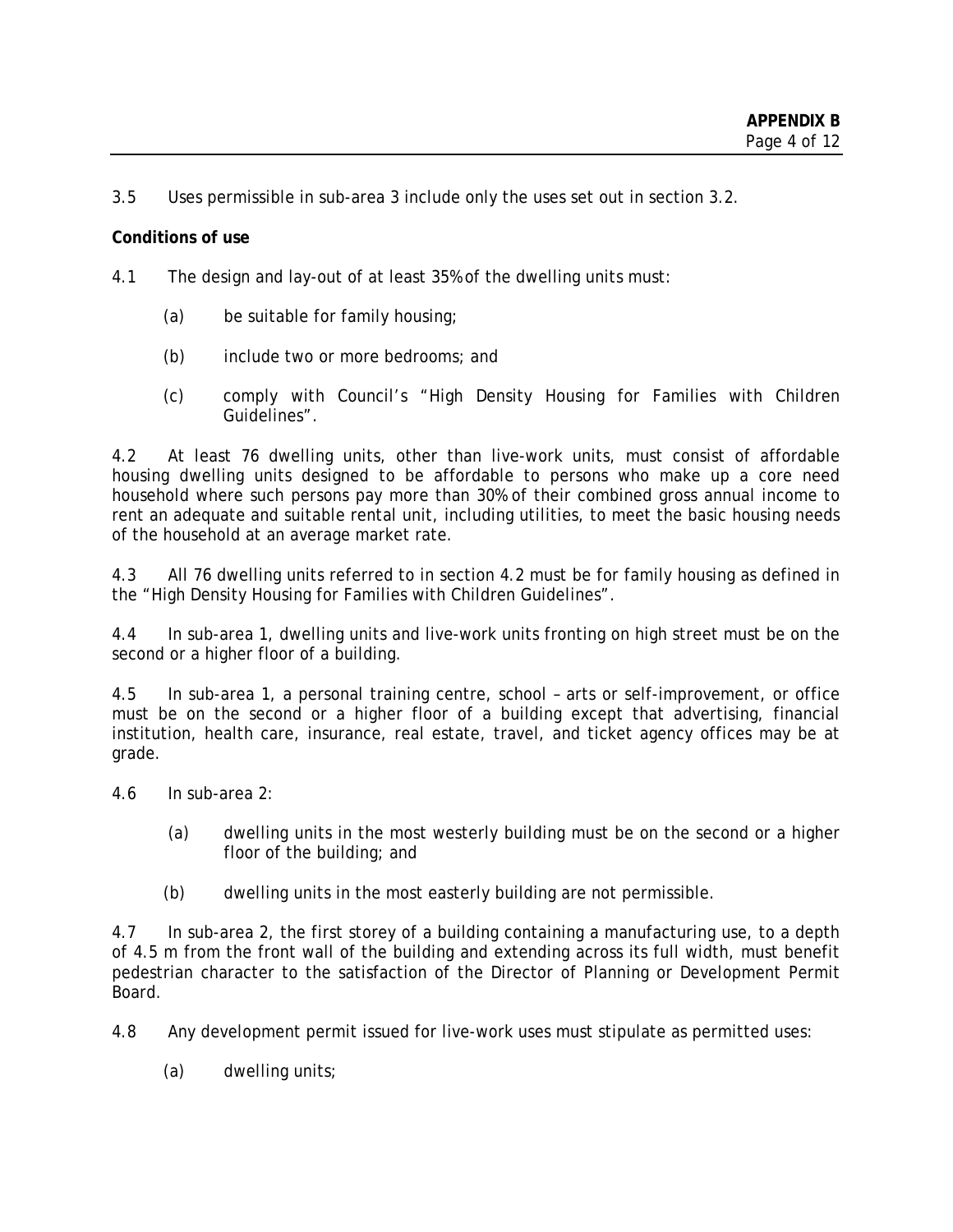- (b) general office, health care office, barber shop or beauty salon, photofinishing or photography studio, or artist studio – class A; and
- (c) dwelling unit combined with any uses set out in subsection (b).

4.9 Any development permit issued for a building that includes a multiple dwelling use, or a group of buildings that comprises a single development, must stipulate the number of secondary dwelling units included in the development.

# **Density**

5.1 The floor area for all uses, combined, must not exceed 112 961 m².

5.2 The floor area for all dwelling uses, combined, must not exceed 103 600 m², and in:

- (a) sub-area 1 and sub-area 3, combined, must not exceed 99 983  $m^2$ ; and
- (b) sub-area 2 must not exceed 3 617 m².

5.3 The floor area for all cultural and recreational uses, institutional uses, office uses, retail uses, and service uses in sub-area 1, combined, must not exceed 6 177 m².

5.4 The floor area for all cultural and recreational uses, institutional uses, live-work uses, manufacturing uses, office uses, retail uses, and service uses in sub-area 2, combined, must not exceed 3 184 m².

5.5 The floor area for a manufacturing use in sub-area 2 must not exceed 200 m².

5.6 In each of sub-areas 1 and 2, an accessory use must not exceed a gross floor area equal to 25% of the gross floor area of the principal use to which it is ancillary.

5.7 In a building that includes a multiple dwelling use, or a group of buildings that comprises a single multiple dwelling use development, the number of multiple dwelling units combined with secondary dwelling units must not exceed 25% of the total number of dwelling units.

5.8 A secondary dwelling unit must consist of at least 19 m².

- 5.9 Computation of floor area must include:
	- (a) all floors having a minimum ceiling height of 1.2 m, including earthen floor, both above and below ground, measured to the extreme outer limits of the building;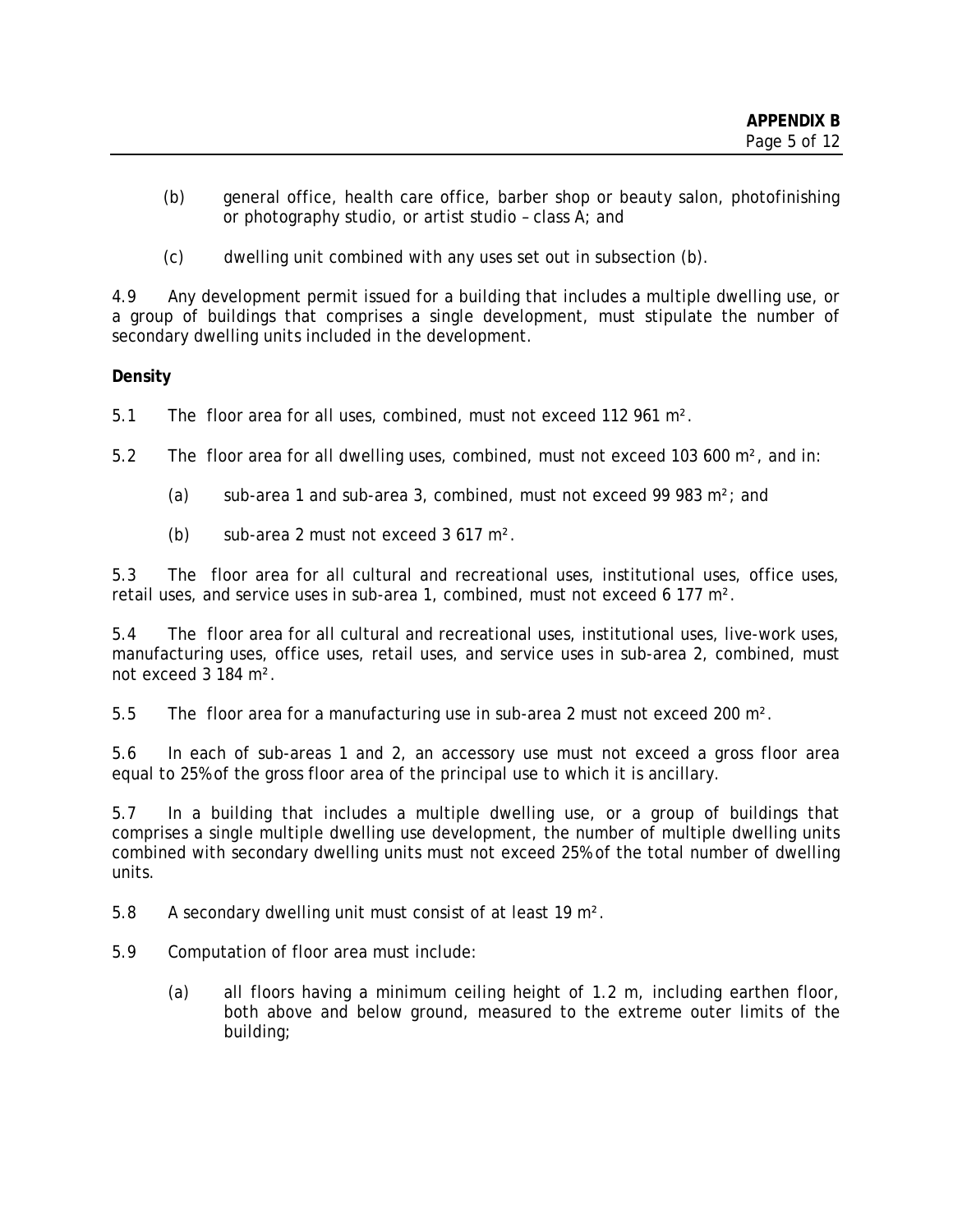- (b) stairways, fire escapes, elevator shafts, and other features which the Director of Planning considers similar, measured by their gross cross-sectional areas and included in the measurements for each floor at which they are located; and
- (c) in the case of a dwelling use or live-work use, if the distance from a floor to the floor above or, in the absence of a floor above, to the top of the roof rafters or deck exceeds 4.3 m, an additional amount equal to the area of the floor area below the excess height except for additional amounts that represent undeveloped floor areas beneath roof elements which the Director of Planning considers to be for decorative purposes and to which there is no means of access other than a hatch, residential lobbies, and mechanical penthouses.
- 5.10 Computation of floor area must exclude:
	- (a) open residential balconies or sundecks, and any other appurtenances which, in the opinion of the Director of Planning, are similar to the foregoing, except that the total area of all exclusions must not exceed 8% of the residential floor area being provided;
	- (b) patios and roof gardens, if the Director of Planning first approves the design of sunroofs and walls;
	- (c) where floors are used for off-street parking and loading, the taking on or discharging of passengers, bicycle storage, heating and mechanical equipment, or uses which in the opinion of the Director of Planning are similar to the foregoing, those floors or portions thereof so used, which are at or below base surface, except that the maximum exclusion for a parking space must not exceed 7.3 m in length;
	- (d) undeveloped floor area located above the highest storey or half-storey with a ceiling height of less than 1.2 m, and to which there is no permanent means of access other than a hatch;
	- (e) all residential storage space above or below base surface, except that if the residential storage space above base surface exceeds  $3.7 \text{ m}^2$  for a dwelling unit, there is to be no exclusion for any of the residential storage space above base surface for that unit;
	- (f) amenity areas including day care facilities, recreation facilities, and meeting rooms except that the total area excluded must not exceed 5 000 m²; and
	- (g) where a Building Envelope Professional as defined in the Building By-law has recommended exterior walls greater than 152 mm in thickness, the area of the walls exceeding 152 mm, but to a maximum exclusion of 406 mm thickness based on an overall wall performance of R15 or greater.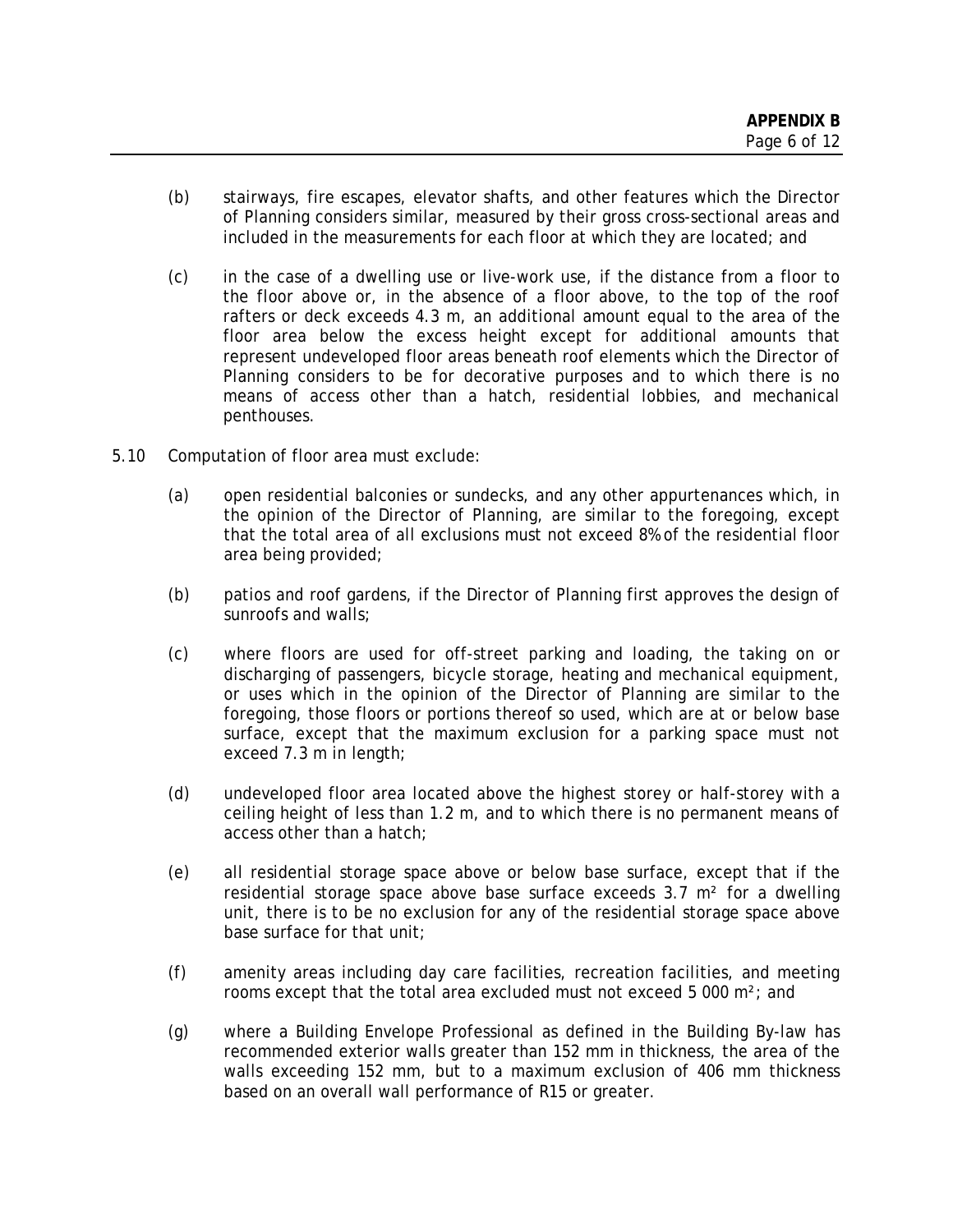5.11 Computation of floor area may exclude, at the discretion of the Director of Planning or Development Permit Board:

- (a) open residential balconies or sundecks, and any other appurtenances which, in the opinion of the Director of Planning, are similar to the foregoing, if the Director of Planning or Development Permit Board first considers all applicable policies and guidelines adopted by Council, except that:
	- (i) the total area of all open balcony or sundeck exclusions must not exceed 12% of the residential floor area being provided,
	- (ii) the location of the floor area equal to the additional exclusion between 8% and 12% must be primarily at the south or west facades to improve solar shading between the spring and fall equinox,
	- (iii) the location and design of any additional exclusion between 8% and 12% that does not improve solar shading must improve the livability of dwelling units and the usability of associated outdoor spaces, and
	- (iv) achieve acceptable urban design within the approved form of development for the site, in the opinion of the Director of Planning;
- (b) windows recessed into the building face to a depth of no more than 160 mm, except that the Director of Planning or Development Permit Board may allow a greater depth in cases where it improves building character, energy efficiency, or occupant comfort;
- (c) unenclosed outdoor areas at grade level underneath building overhangs, if:
	- (i) the Director of Planning or Development Permit Board first considers all applicable policies and guidelines adopted by Council and approves the design of any overhangs, and
	- (ii) the area of all overhang exclusions does not exceed 1% of the residential floor area being provided;
- (d) despite section 5.9(c), open to below spaces or double height volumes in two storey live-work units, to a maximum of 30% of the floor area of the first floor of that unit, if:
	- (i) the design of the unit provides for open-to-below or double-height volume located at the street frontage with a depth of at least 3 m along 65% of the frontage,
	- (ii) a 30% volume remains open to below, and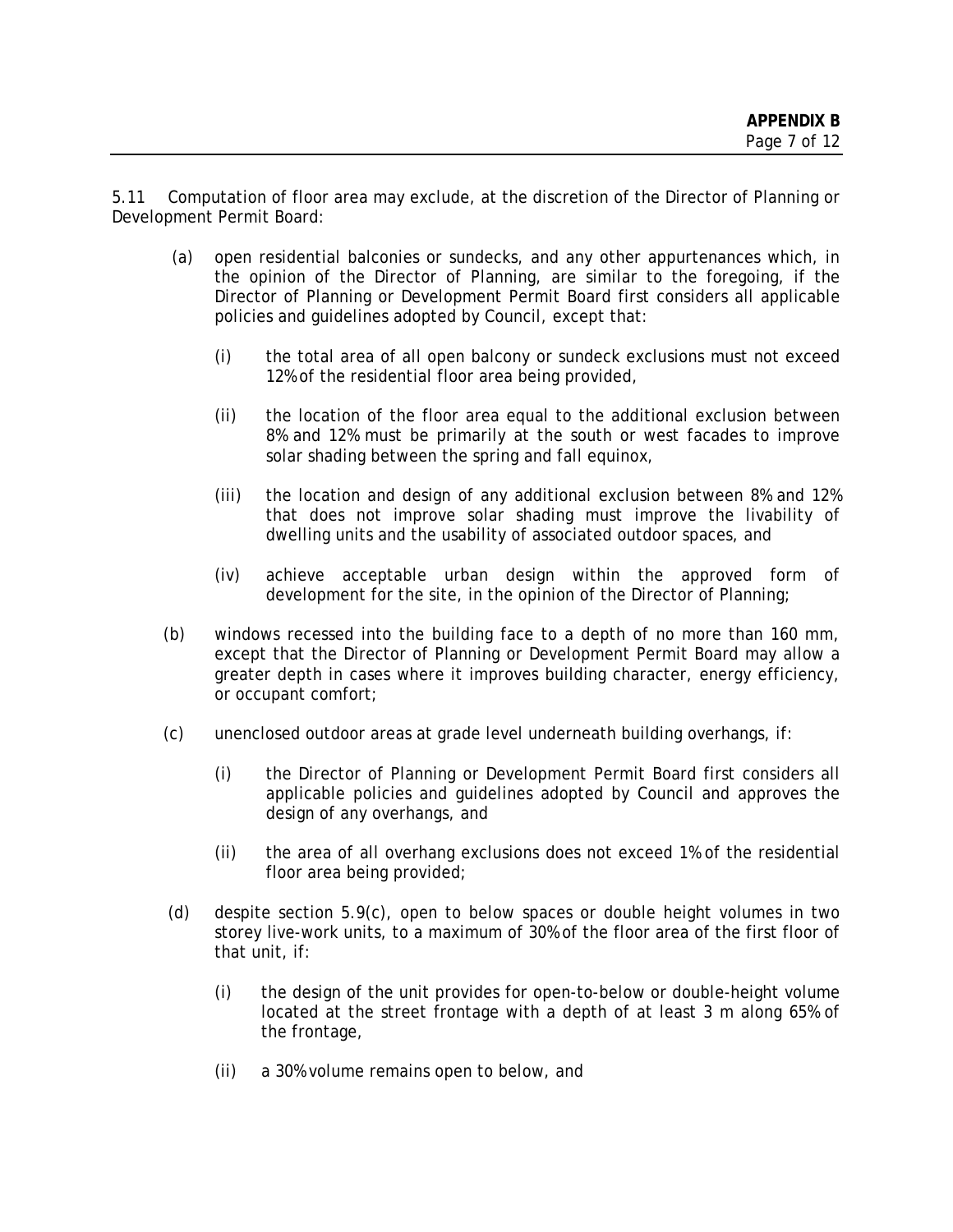- (iii) there is a demonstration of an approvable second level design at the time of application for a development permit, regardless of whether the second level is constructed at time of occupancy;
- (e) features to reduce solar gain which may be in the form of French balconies, horizontal extensions, solar shades, and other features which, in the opinion of the Director of Planning, are similar to the foregoing if there are no encroachments over the property line;
- (f) cultural, recreational, and institutional uses secured to the city's satisfaction for public use and benefit;
- (g) tool sheds, trellises, and other garden structures which support the use of intensive green roofs and urban agriculture, and, despite section 5.9(b), those portions of stairways and elevator enclosures which are at the roof level providing access to the garden area; and
- (h) floor space devoted to passive design elements such as larger ventilation shafts, or other elements providing ventilation and light within buildings if:
	- (i) the total area of passive design element exclusions does not exceed 2% of the total floor area of the building, and
	- (ii) urban design within the approved form of development for the site, in the opinion of the Director of Planning, is acceptable.

5.12 The use of floor space excluded under section 5.10 or 5.11 must not include any purpose other than that which justified the exclusion.

### **Building height**

6.1 The building height, measured above base surface, and to the top of the roof slab above the uppermost habitable floor excluding parapet wall, for each development parcel illustrated in Schedule A and referred to in the following table must not exceed either the number of storeys or height in metres set out in the following table:

| Development | Number of | Maximum building  |
|-------------|-----------|-------------------|
| Parcel      | storeys   | heights in metres |
|             |           |                   |
| 26          | 14        | 46.0              |
| 27          | 6         | 22.0              |
| 29 and 30   | 19        | 61.0              |
| 31          | 13        | 43.0              |
| 32          |           | 15.0              |
| 33 and 34   | 14        | 46.0              |
| 35 and 36   |           | 31.0              |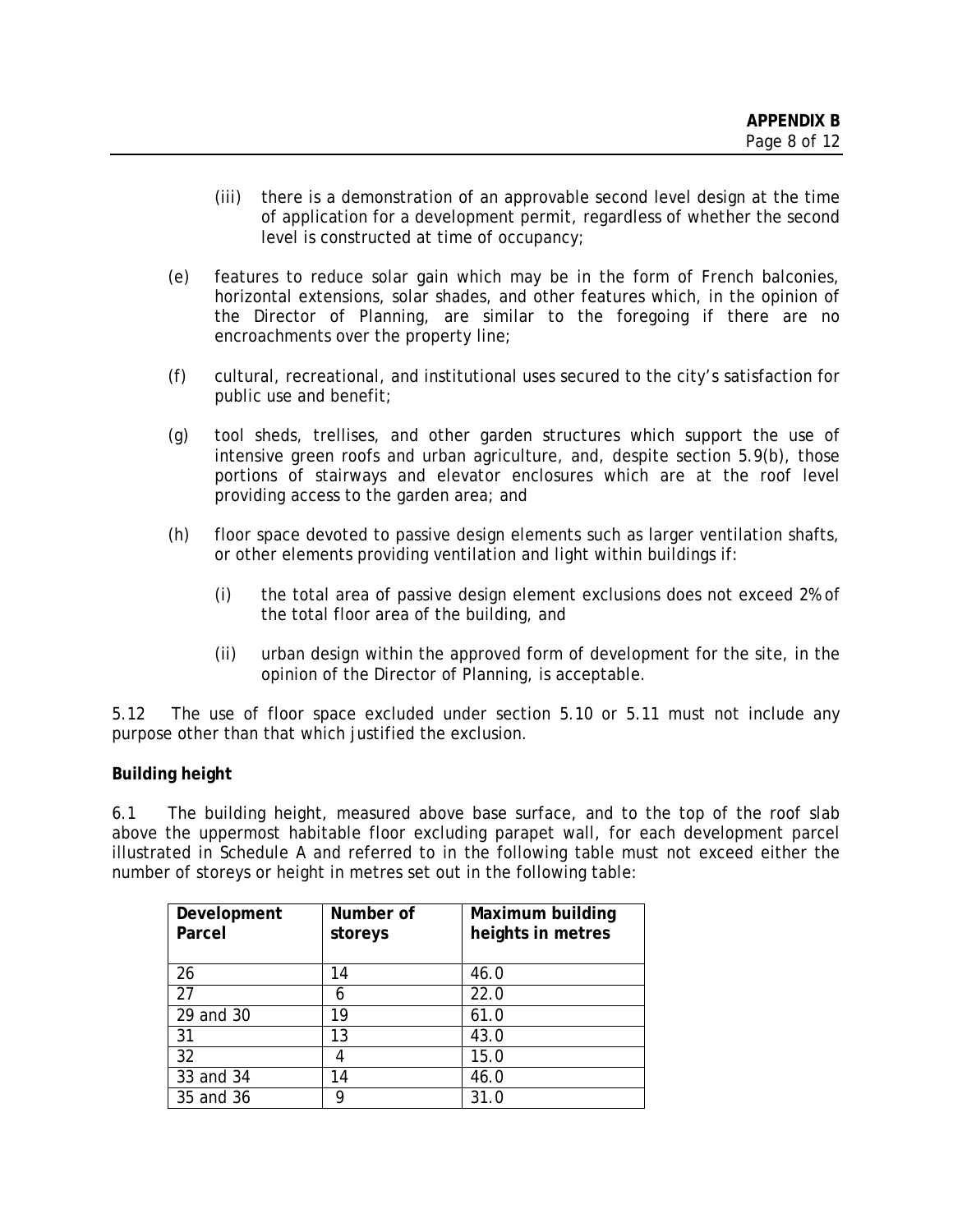- 6.2 If the uppermost level of a building:
	- (a) consists of the upper floors of two storey dwelling units;
	- (b) does not exceed 40% of the floor area below it;
	- (c) provides rooftop access to private outdoor space and usable roof area; and
	- (d) meets the intent of the CD-1 design quidelines adopted by Council for it;

then, for the purposes of section 6.1, the uppermost level is not a storey.

6.3 Despite sections 6.1 and 6.2, the Director of Planning or Development Permit Board may permit a greater building height for garden structures such as elevator and stair enclosures, amenity areas, tool sheds, and trellises.

#### **Parking, loading, and bicycle spaces**

7. Any development or use of the site requires the provision and maintenance, in accordance with the requirements of, and relaxations, exemptions and mixed use reductions in, the Parking By-law, of off-street parking spaces, loading spaces, and bicycle spaces, all as defined under the Parking By-law, except that:

- (a) with respect to multiple dwelling uses:
	- (i) each dwelling unit that consists of less than 112.5 m² of gross floor area must have at least 1 parking space for each 75  $m^2$  of gross floor area,
	- (ii) each dwelling unit that consists of 112.5  $m<sup>2</sup>$  or more of gross floor area must have at least 1.5 parking spaces for each dwelling unit,
	- (iii) each dwelling unit must have at least 0.1 visitor parking spaces,
	- (iv) each dwelling unit that consists of less than 130  $m<sup>2</sup>$  of gross floor area must have no more than 1 parking space for each 65 m<sup>2</sup> of gross floor area,
	- (v) each dwelling unit that consists of 130 m² or more of gross floor area must have no more than 2 parking spaces for each dwelling unit,
	- (vi) each dwelling unit must have no more than 0.2 visitor parking spaces, and
	- (vii) despite clauses (iv) and (v), if the maximum number of parking spaces calculated at a rate of 1 space for each 65 m² of gross floor area results in less than the total number of dwelling units in the building, excluding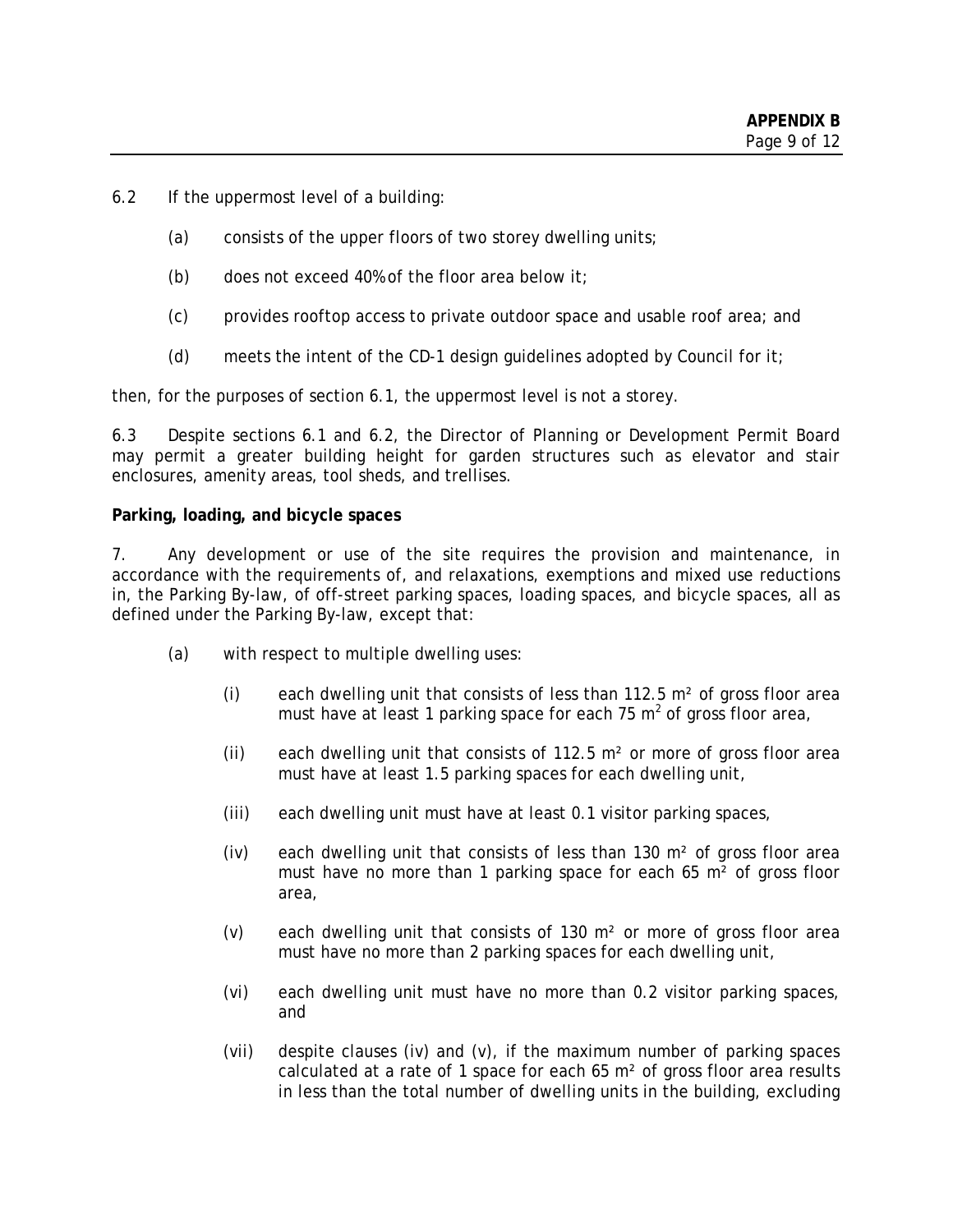secondary dwelling units then each dwelling unit must have no more than 1 parking space;

- (b) with respect to live-work use, each dwelling unit:
	- (i) that consists of 75  $m<sup>2</sup>$  or less of gross floor area must have at least 1 parking space for each dwelling unit,
	- (ii) that consists of more than 75  $m<sup>2</sup>$  must have at least 1 parking space for each dwelling unit plus at least 1 parking space for each additional 75 m<sup>2</sup> of gross floor area above 75 m<sup>2</sup> of gross floor area,
	- (iii) must have at least 0.2 visitor parking space for each dwelling unit,
	- (iv) that consists of 75  $m<sup>2</sup>$  or less of gross floor area must have no more than 1.3 parking space for each dwelling unit,
	- (v) that consists of more than 75 m² must have no more than 1.3 parking space for each dwelling unit plus 1 parking space for each additional 75 m<sup>2</sup> of gross floor area above 75 m<sup>2</sup> of gross floor area, and
	- (vi) must have no more than 0.5 visitor parking spaces for each dwelling unit;
- (c) with respect to affordable housing, each dwelling unit must have:
	- (i) at least 0.4 parking space,
	- (ii) at least 0.1 visitor parking space,
	- (iii) not more than 1 parking space, and
	- (iv) not more than 0.2 visitor parking space.

### **Acoustics**

8. All development permit applications require evidence in the form of a report and recommendations prepared by a person trained in acoustics and current techniques of noise measurement, demonstrating that the noise levels in those portions of dwelling units listed below do not exceed the noise level set opposite such portions. For the purposes of this section, the noise level is the A-weighted 24-hour equivalent (Leq) sound level and is defined simply as noise level in decibels.

| Portions of dwelling units | Noise levels (Decibels) |
|----------------------------|-------------------------|
| Bedrooms                   | 35                      |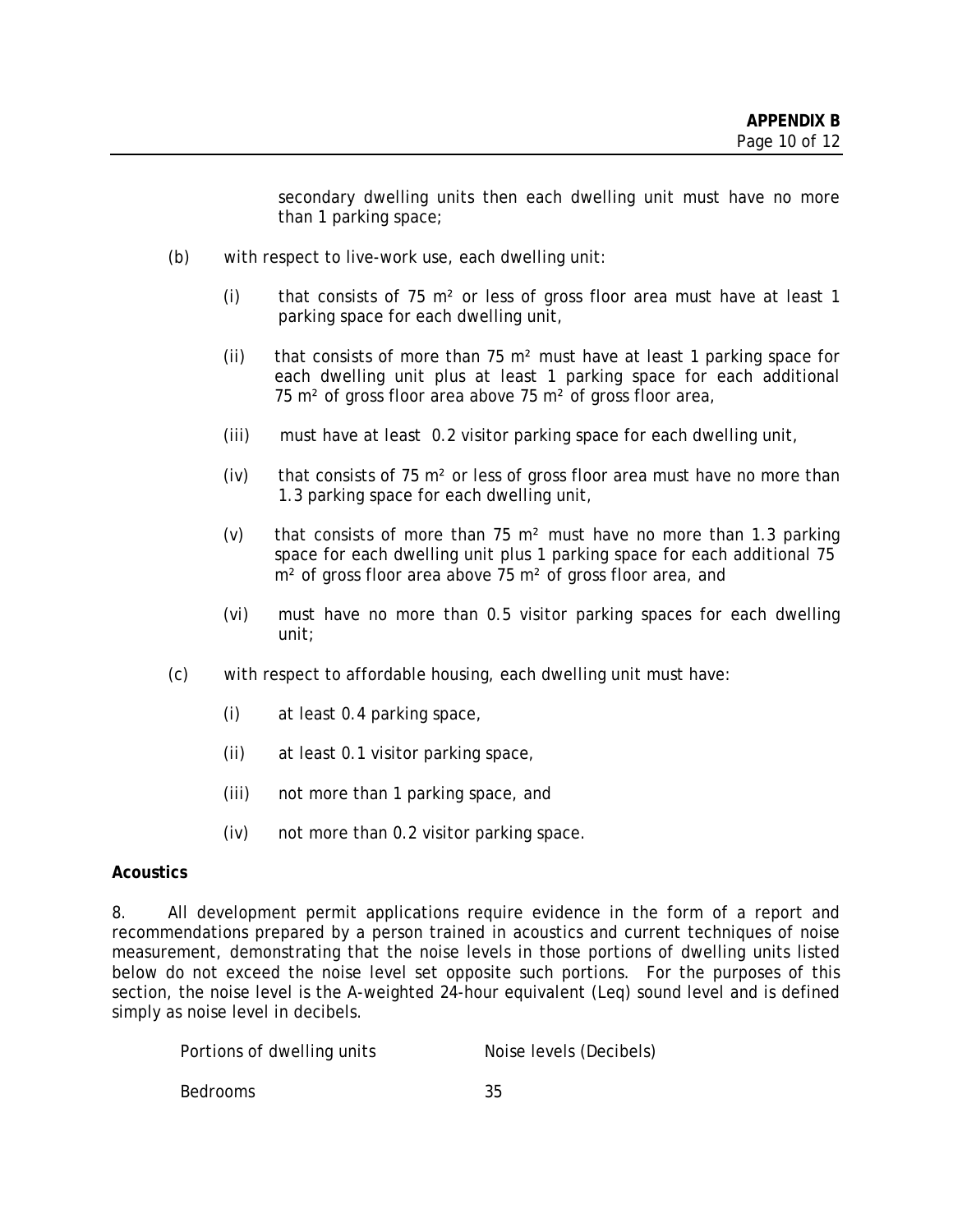| Living, dining, recreation rooms | 40. |
|----------------------------------|-----|
| kitchen, bathrooms, hallways     | 45  |

# **Severability**

9. A decision by a court that any part of this By-law is illegal, void, or unenforceable severs that part from this By-law, and is not to affect the balance of this By-law.

# **Force and effect**

10. This By-law is to come into force and take effect on the date of its enactment.

ENACTED by Council this day of the control of the control of the control of the control of the control of the control of the control of the control of the control of the control of the control of the control of the control

\_\_\_\_\_\_\_\_\_\_\_\_\_\_\_\_\_\_\_\_\_\_\_\_\_\_\_\_\_\_\_\_\_\_\_\_ Mayor

City Clerk

\_\_\_\_\_\_\_\_\_\_\_\_\_\_\_\_\_\_\_\_\_\_\_\_\_\_\_\_\_\_\_\_\_\_\_\_